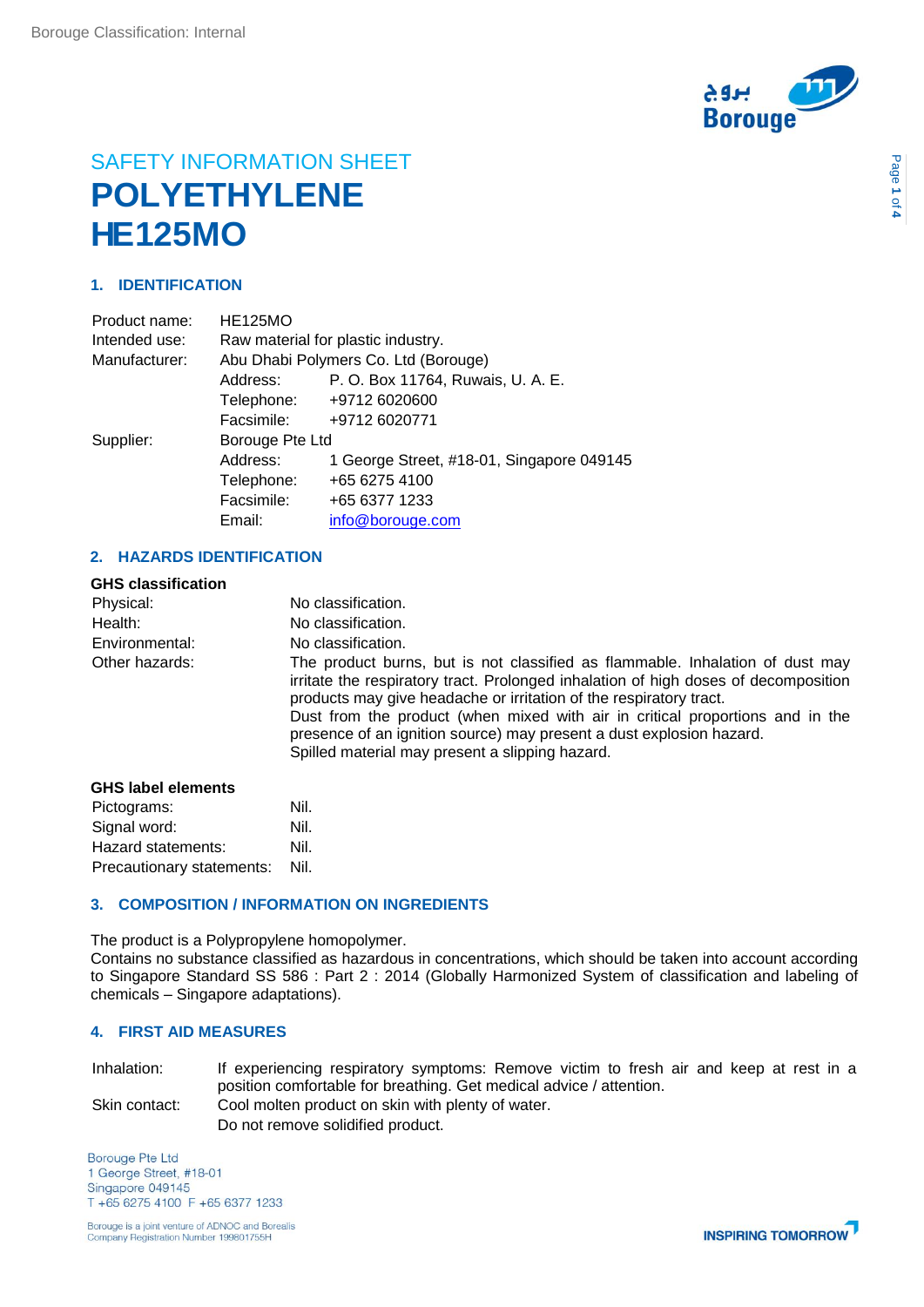

Page **2** of **4**

Eye contact: No specific instruction needed. Ingestion: No specific instruction needed.

## **5. FIRE FIGHTING MEASURES**

| Suitable extinguishing media:          | Water in spread jet, dry chemicals, foam or Carbon Dioxide.                                                                                                                                       |
|----------------------------------------|---------------------------------------------------------------------------------------------------------------------------------------------------------------------------------------------------|
| Specific hazards during fire fighting: | Product will burn under fire conditions. Dust from the product (when<br>mixed with air in critical proportions and in the presence of an ignition<br>source) may present a dust explosion hazard. |
|                                        | Principal toxicant in the smoke is Carbon Monoxide.                                                                                                                                               |
| Special<br>fighters:                   | protective actions for fire Fire fighters should wear self-contained breathing apparatus, boots,<br>gloves, goggles and full protective clothing. Extinguish from the<br>upwind direction.        |

#### **6. ACCIDENTAL RELEASE MEASURES**

| Personal precautions, protective | No flames, No sparks. Eliminate all sources of ignition. Avoid       |  |  |
|----------------------------------|----------------------------------------------------------------------|--|--|
| equipment and<br>emergency       | breathing dust. Use personal protective equipment as required. Refer |  |  |
| measures:                        | to Section 8: Exposure Controls / Personal Protection.               |  |  |
| Methods for cleaning up:         | Suck or sweep up spill. All spill of material must be removed        |  |  |
|                                  | immediately to prevent slipping accidents.                           |  |  |

### **7. HANDLING AND STORAGE**

- Handling: During processing and thermal treatment of the product, small amounts of volatile hydrocarbons may be released. Provide adequate ventilation. Local exhaust ventilation may be necessary. Avoid inhalation of dust and decomposition fumes. Dust from the product gives a potential risk for dust explosion. Avoid the formation or spread of dust in the atmosphere. Avoid the build-up of dust. Clean regularly. Ground / bond container and receiving equipment. Take precautionary measures against static discharge.
- Storage: Safety aspects do not require any special precautions in terms of storage. The product should be stored in dry conditions at temperatures below 50 °C and protected from UV-light. More information on storage can be found in Product Data Sheet (PDS) for this product

## **8. EXPOSURE CONTROLS / PERSONAL PROTECTION**

| Component        | <b>Basis</b>            |           | Control parameters / Occupational exposure limits |
|------------------|-------------------------|-----------|---------------------------------------------------|
| Inhalable dust:  | USA / ACGIH             | TLV-TWA:  | 10 mg/m <sup>3</sup>                              |
|                  | <b>UK HSE EH40/2005</b> | 8 hr TWA: | 10 mg/m <sup>3</sup>                              |
| Respirable dust: | USA / ACGIH             | TLV-TWA:  | $3 \text{ mg/m}^3$                                |
|                  | <b>UK HSE EH40/2005</b> | 8 hr TWA: | 4 mg/m <sup>3</sup>                               |

Engineering controls: Extraction to remove dust at its source. Provide adequate ventilation. Local exhaust ventilation may be necessary.

#### **9. PHYSICAL AND CHEMICAL PROPERTIES**

|          | Appearance: Solid, natural colour | Melting point / range: | $130 - 170$ °C     |
|----------|-----------------------------------|------------------------|--------------------|
| Odour:   | <b>Odourless</b>                  | Ignition temperature:  | $>$ 320 °C         |
| Density: | $0.9 - 1.0$ g/cm <sup>3</sup>     | Solubility in water:   | Insoluble in water |

**Borouge Pte Ltd** 1 George Street, #18-01 Singapore 049145 T +65 6275 4100 F +65 6377 1233

Borouge is a joint venture of ADNOC and Borealis Company Registration Number 199801755H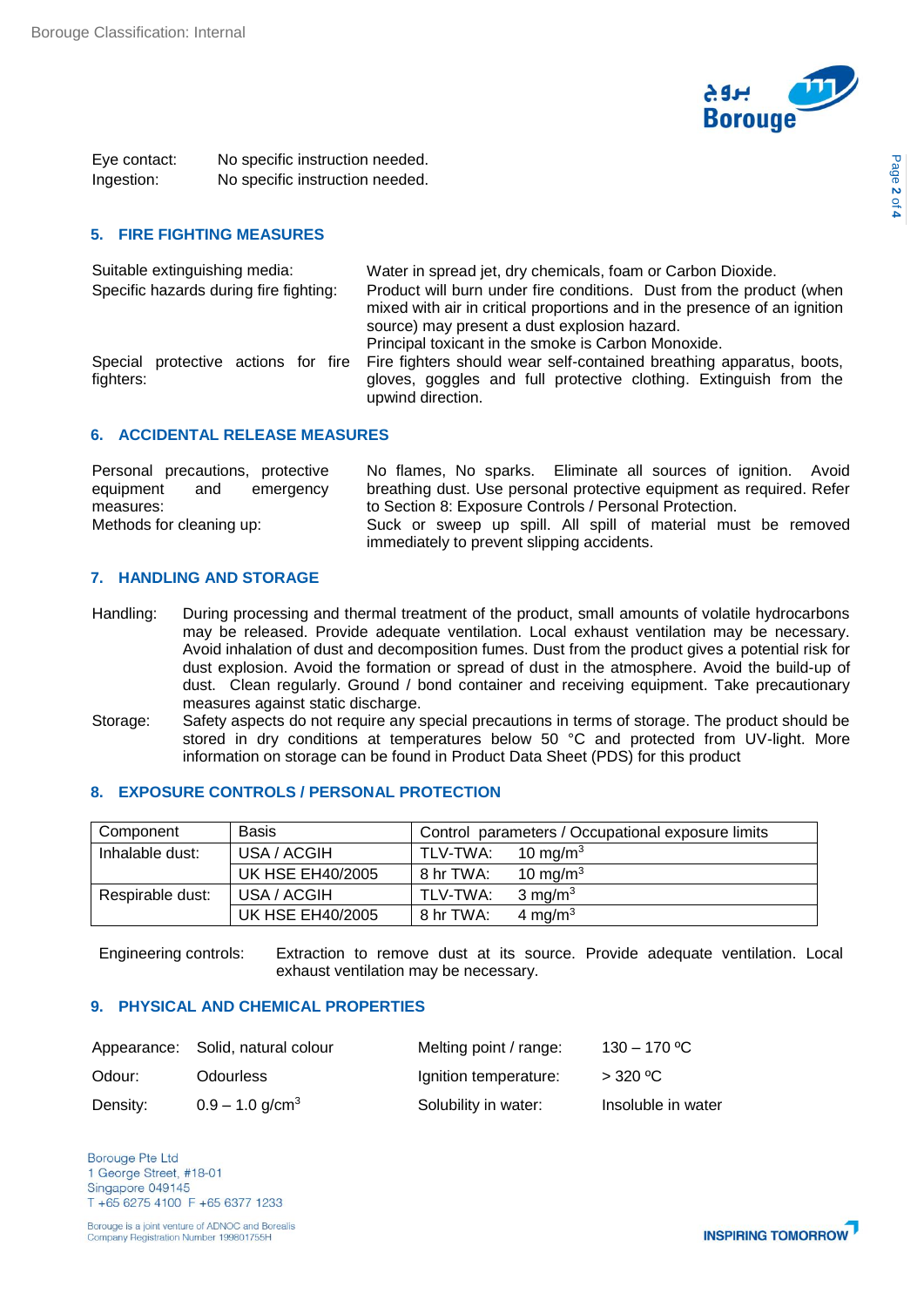

## **10. STABILITY AND REACTIVITY**

| Chemical stability:               | The product is a stable thermoplastic.                         |
|-----------------------------------|----------------------------------------------------------------|
| Reactivity:                       | No chemical reactivity.                                        |
| Conditions to avoid:              | Dusty conditions, heat, open flame, spark, static electricity. |
| Incompatible materials:           | Nil.                                                           |
| Hazardous decomposition products: | On combustion releases: Oxides of Carbon.                      |

## **11. TOXICOLOGICAL INFORMATION**

The product is not classified as a hazardous mixture according to Singapore Standard SS 586 : Part 2 : 2014 (Globally Harmonized System of classification and labeling of chemicals – Singapore adaptations). However, inhalation of dust may irritate the respiratory tract. Prolonged inhalation of high doses of decomposition products may give headache or irritation of the respiratory tract.

#### **12. ECOLOGICAL INFORMATION**

The product is not classified as hazardous to the environment according to Singapore Standard SS 586 : Part 2 : 2014 (Globally Harmonized System of classification and labeling of chemicals – Singapore adaptations).

#### **13. DISPOSAL CONSIDERATIONS**

Reuse or recycle if not contaminated. The product may be safely used as fuel. Proper combustion does not require any special flue gas control. Check with local regulations.

#### **14. TRANSPORT INFORMATION**

| Land (RID / ADR): | Not regulated. |
|-------------------|----------------|
| Sea (IMO / IMDG): | Not regulated. |
| Air (ICAO-IATA):  | Not regulated. |

#### **15. REGULATORY INFORMATION**

| <b>Chemical inventory</b>          | Status |
|------------------------------------|--------|
| Australia / AIIC:                  |        |
| Canada / DSL:                      | Y      |
| China / IECSC:                     | Y      |
| Europe / EINECS or ELINCS or NLP:  | P      |
| Japan / ENCS:                      | Y      |
| Korea / KECI:                      | Y      |
| New Zealand / NZIoC:               | Е      |
| Philippines / PICCS:               | Y      |
| Taiwan / TCSI                      | Y      |
| USA / TSCA (all relevant           |        |
| ingredients designated as active): |        |

 $Y =$  All ingredients are on the inventory.

- $E =$  All ingredients are on the inventory or exempt from listing.
- P = One or more ingredients fall under the polymer exemption or are on the no longer polymer list. All other ingredients are on the inventory or exempt from listing.
- N = Not determined or one or more ingredients are not on the inventory and are not exempt from listing.

**Borouge Pte Ltd** 1 George Street, #18-01 Singapore 049145 T +65 6275 4100 F +65 6377 1233